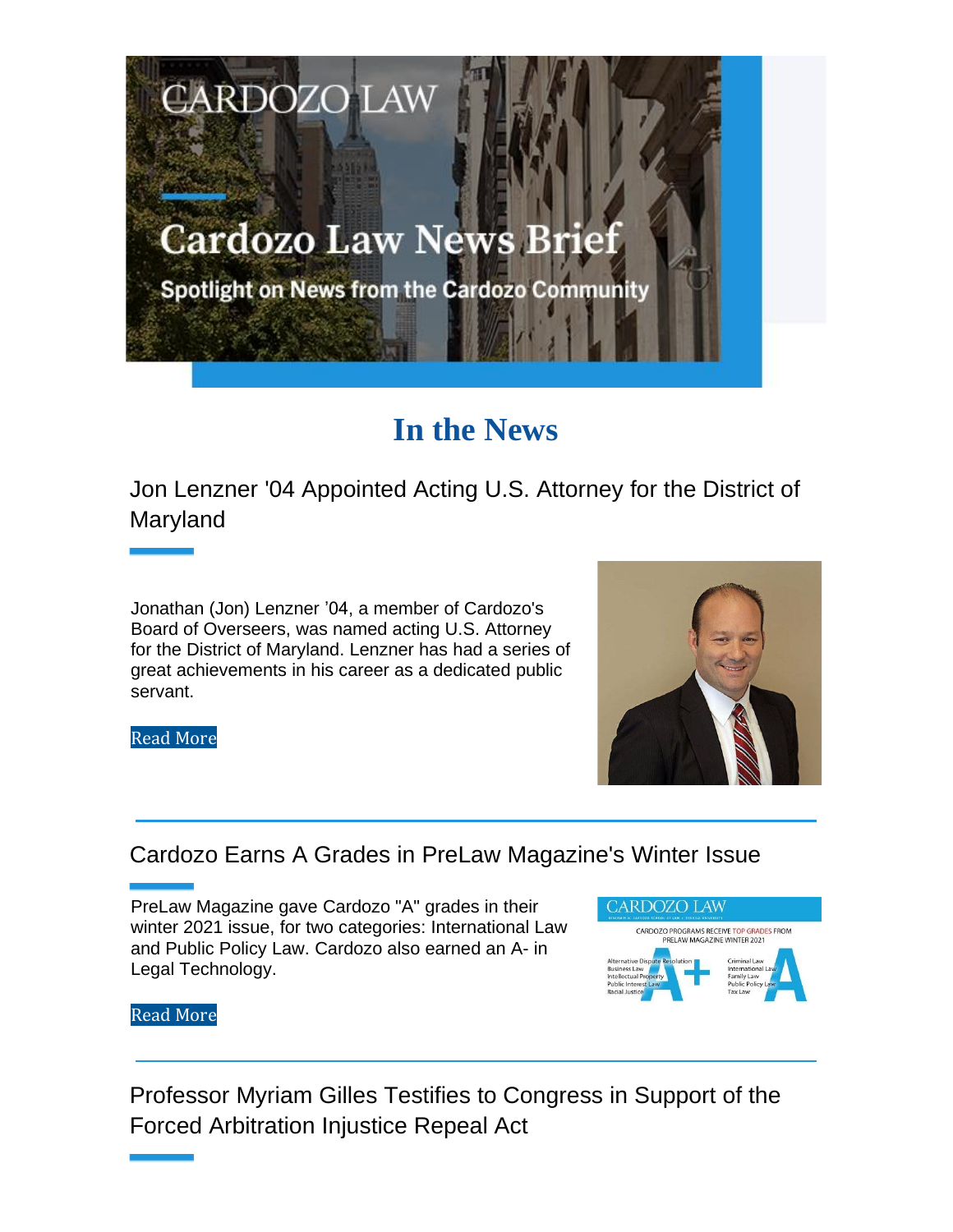"Forced arbitration is nothing more than a 'get out of jail free' card for companies that have enough market power to [force individuals] to sign or click 'agree' to their standard form contracts."

Watch Here



Professor Kate Shaw Discusses the Second Impeachment of Donald Trump on Good Morning America and More

"If the offense happens when the official is sitting in government…there is no constitutional obstacle to proceeding this way," says Shaw. Shaw also joined WBUR's On Point to discuss the matter. *Day Two breakdown on ABC News. Day Three breakdown on FiveThirtyEight podcast and ABC News.*



Watch GMA Here

Professor Deborah Pearlstein Informs on Use of Defense Production Act in "Talks on Law Blog" Interview

"Over the years the Defense Production Act has been amended repeatedly...to address concerns of domestic preparedness," says Pearlstein.

Listen Here



Professor Edward Zelinsky Discusses Taxation of Remote Workers in Law360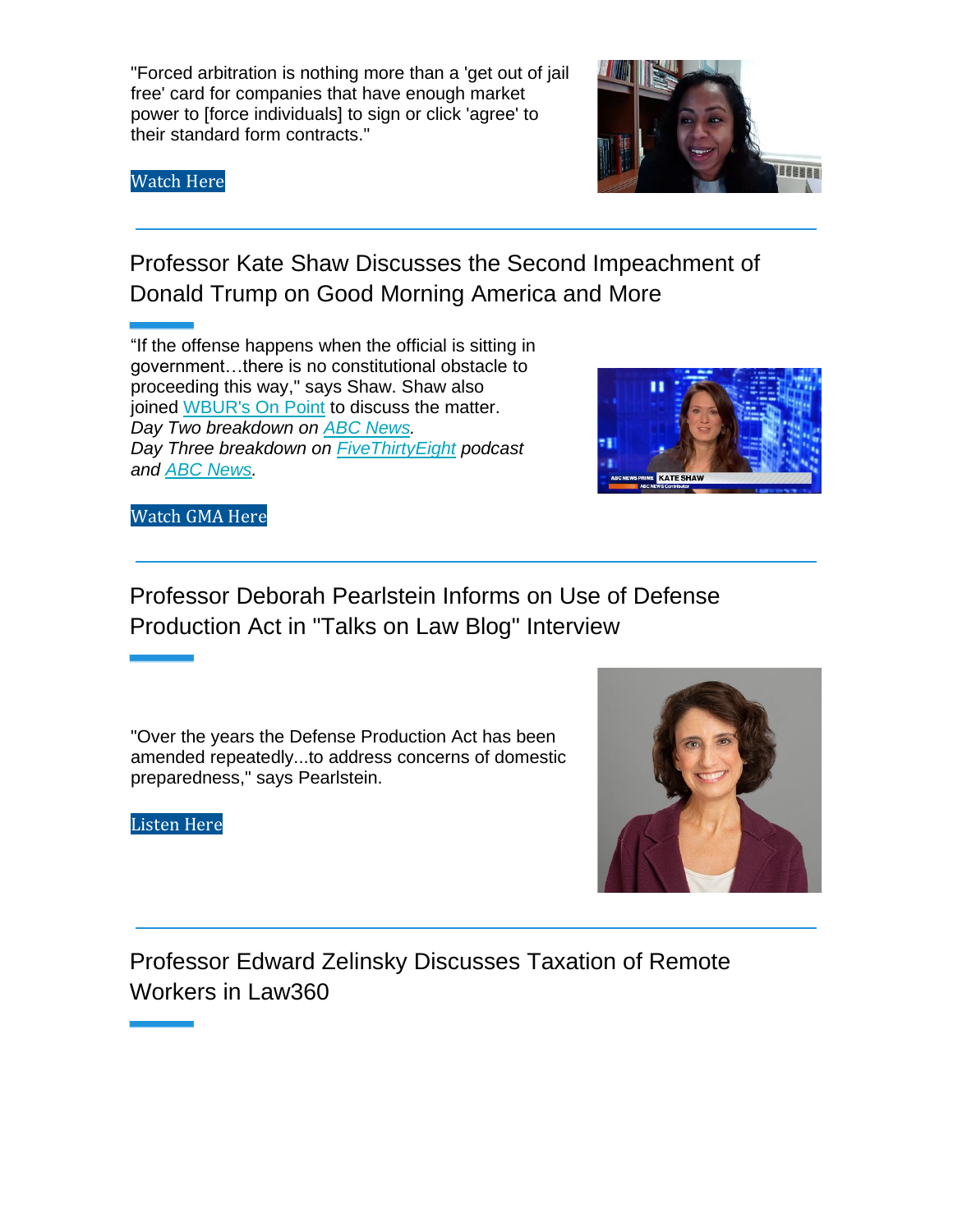"It's costing a lot of money this year. For 2021, they're going to continue to give the credit. But a future governor, or even this governor, under fiscal stress, could reasonably say, 'I've got to go back to the pre-2019 policy,'" Zelinsky says.

Read More



## Professor Ekow Yankah Elected Chair of Public Campaign Finance Board

"I am deeply honored by the faith my colleagues have shown in me," says Yankah. "I cannot think of more pressing work today than to secure faith in our elections, ensure elected officials are responsive to a broader electorate and inspire more citizens to know they can run for office."



#### Read More

## **Faculty Scholarship & News**

- **Professor Kate Levine** presented her Article, Police Prosecutions and Punitive Instincts, at Washington University Law School's Faculty Workshop on February 10.
- **Professor Richard Weisberg** was interviewed in Hungarian outlet "Magyar Nemzet" on his involvement in ongoing cases on behalf of Holocaust survivors and their heirs.

## **Events**

#### **Billie Holiday's Legacy Walks the Halls of 55 Fifth Avenue**

**Monday, February 22 at 6:30 p.m.**